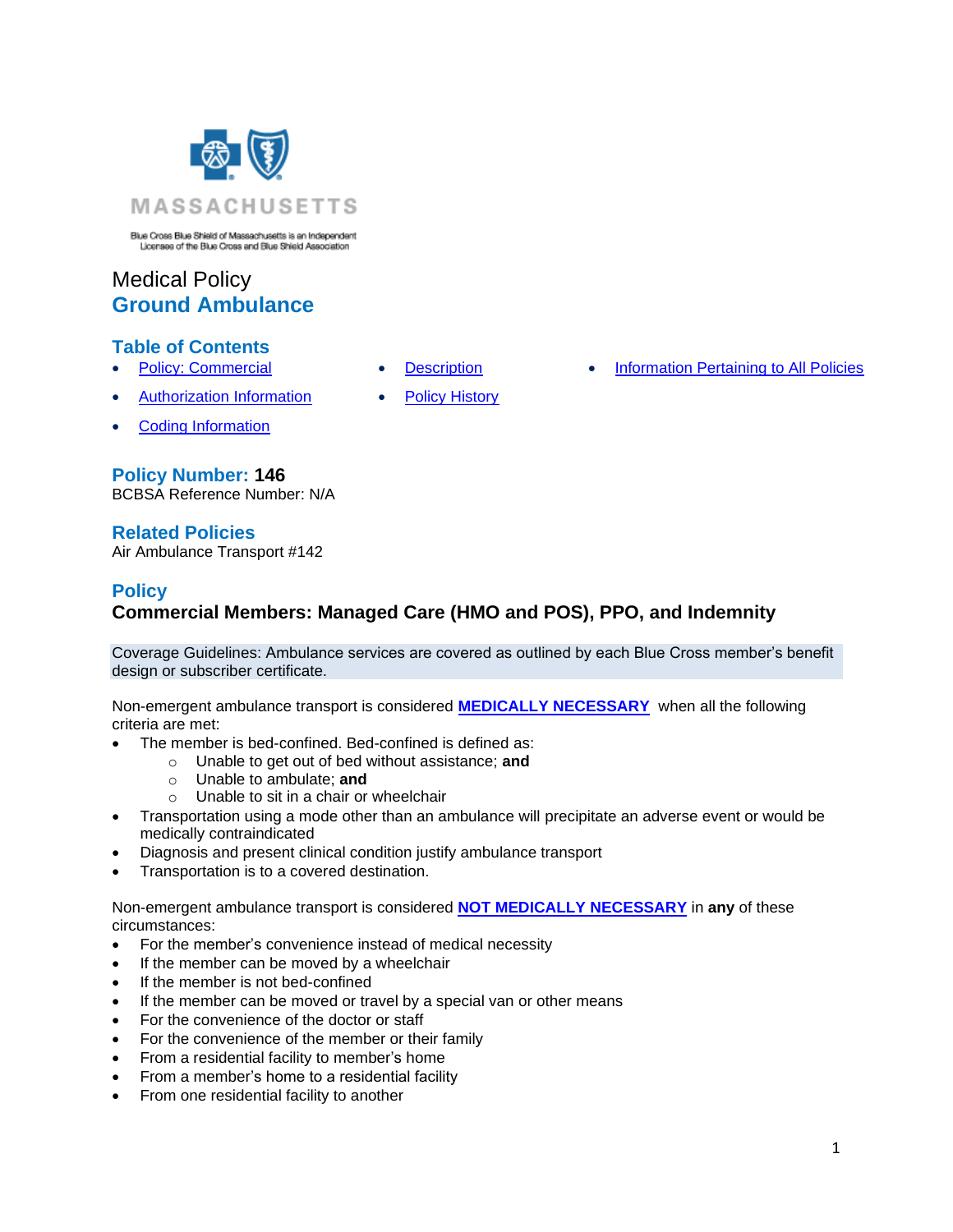• For travel to the individual's doctor's office.

## <span id="page-1-0"></span>**Prior Authorization Information**

#### **Inpatient**

• For services described in this policy, precertification/preauthorization **IS REQUIRED** for all products if the procedure is performed **inpatient**.

#### **Outpatient**

• For services described in this policy, see below for products where prior authorization **might be required** if the procedure is performed **outpatient**.

|                                                                                    | <b>Outpatient</b>                                                                                                                                                                                                                                                                                                                                                                                           |
|------------------------------------------------------------------------------------|-------------------------------------------------------------------------------------------------------------------------------------------------------------------------------------------------------------------------------------------------------------------------------------------------------------------------------------------------------------------------------------------------------------|
| <b>Commercial Managed Care</b><br>(HMO and POS)<br><b>For Managed Care Members</b> | Prior authorization is required.<br>All non-emergent ambulance transports from a member's home<br>$\bullet$<br>or residence <sup>1</sup> to a contracted facility or provider<br>Chair car/van<br>$\bullet$                                                                                                                                                                                                 |
| (HMO Blue, <sup>®</sup> Blue Choice, <sup>®</sup><br><b>Access Blue)</b>           | Prior authorization is not required for:<br>Emergency transports<br>$\bullet$<br>Non-emergency ambulance transports between facilities when<br>$\bullet$<br>the patient is an inpatient<br>Involuntary transport to a psychiatric facility<br><sup>1</sup> A member's "residence" is defined as the place where he or she<br>makes their home and dwells permanently, or for an extended<br>period of time. |
| <b>Commercial PPO and</b><br>Indemnity                                             | Prior authorization is not required for:<br>Any ground ambulance services<br>$\bullet$<br>Involuntary transport to a psychiatric facility<br>$\bullet$<br>Air ambulances<br>Note: all air ambulance claims must be submitted with supporting<br>documentation and will be reviewed for medical necessity.                                                                                                   |

| How to Submit an Authorization Request? Providers may send relevant clinical information to: |                                                         |  |  |
|----------------------------------------------------------------------------------------------|---------------------------------------------------------|--|--|
| Before services are rendered                                                                 | For services already billed                             |  |  |
| Blue Cross Blue Shield of Massachusetts Case                                                 | <b>Blue Cross Blue Shield of Massachusetts Provider</b> |  |  |
| <b>Creation/Medical Policy</b>                                                               | Appeals                                                 |  |  |
| One Enterprise Drive Quincy, MA 02171                                                        | P.O. Box 986065 Boston, MA 02298                        |  |  |
| Tel: 1-800-327-6716                                                                          |                                                         |  |  |
| Fax: 1-888-282-0780                                                                          |                                                         |  |  |

### <span id="page-1-1"></span>**CPT Codes / HCPCS Codes / ICD Codes**

*Inclusion or exclusion of a code does not constitute or imply member coverage or provider reimbursement. Please refer to the member's contract benefits in effect at the time of service to determine coverage or non-coverage as it applies to an individual member.*

*Providers should report all services using the most up-to-date industry-standard procedure, revenue, and diagnosis codes, including modifiers where applicable.*

*The following codes are included below for informational purposes only; this is not an all-inclusive list.*

#### **Non-Covered Codes for Non-Emergent Transports**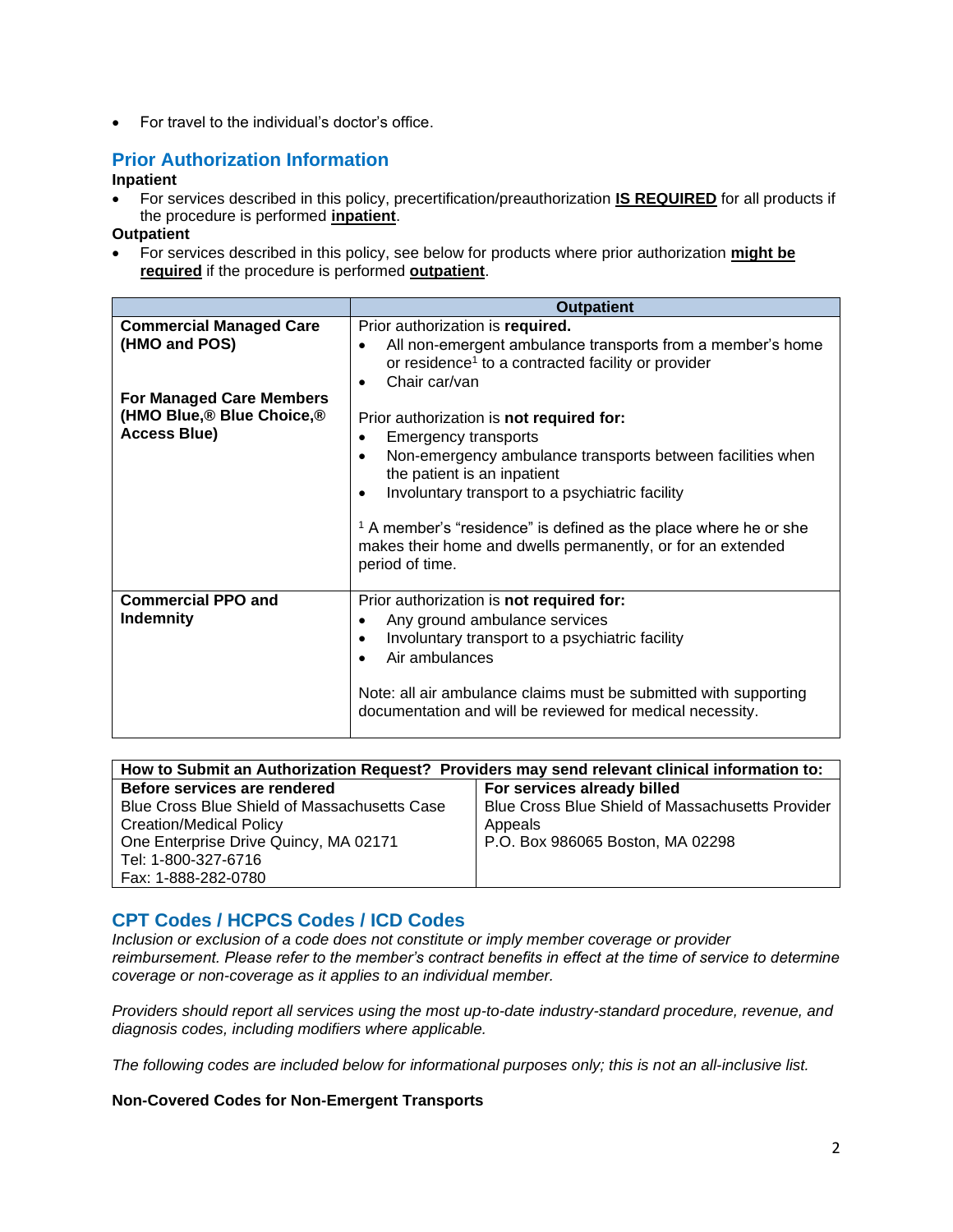Because these codes do not meet the coverage criteria described on the previous table, we do not cover these transports or review them for medical necessity.

| <b>Billing</b>                    |                                                        |
|-----------------------------------|--------------------------------------------------------|
| Code                              | <b>Description of Service</b>                          |
| <b>DP</b>                         | Diagnostic to medical doctor's office (MDO)            |
| $\overline{DS}$                   | Diagnostic to scene of accident                        |
| $\overline{DX}$                   | Diagnostic to intermediate stop                        |
| EP                                | Residential/custodial to medical doctor's office (MDO) |
| ER                                | Residential/custodial to residence                     |
| ES                                | Residential/custodial to scene of accident             |
| EX                                | Residential/custodial to intermediate stop             |
| <b>HP</b>                         | Hospital to medical doctor's office (MDO)              |
| <b>HS</b>                         | Hospital to scene of accident                          |
| <b>HX</b>                         | Hospital to intermediate stop                          |
| $\overline{\mathbb{R}}$           | Site of transfer (helicopter pad) to residence         |
| $\overline{NP}$                   | SNF to medical doctor's office (MDO)                   |
| <b>NS</b>                         | SNF to scene of accident                               |
| <b>NX</b>                         | SNF to intermediate stop                               |
| <b>PE</b>                         | Medical doctor's office (MDO) to residential/custodial |
| PN                                | Medical doctor's office to SNF                         |
| PP                                | Medical doctor's office (MDO) to MDO                   |
| <b>PR</b>                         | Medical doctor's office (MDO) to residence             |
| <b>PS</b>                         | Medical doctor's office (MDO) to scene of accident     |
| PX                                | Medical doctor's office (MDO) to intermediate stop     |
| <b>RE</b>                         | Residence to residential/custodial                     |
| <b>RI</b>                         | Residence to site of transfer (helicopter pad)         |
| <b>RP</b>                         | Residence to medical doctor's office (MDO)             |
| <b>RR</b>                         | Residence to residence                                 |
| <b>RS</b>                         | Residence to scene of accident                         |
| <b>RX</b>                         | Residence to intermediate stop                         |
| $\overline{\text{SE}}$            | Scene of accident to residential/custodial             |
| SN                                | Scene of accident to SNF                               |
| <b>SR</b>                         | Scene of accident to residence                         |
| $\overline{\text{SS}}$            | Scene of accident to scene of accident                 |
| $\overline{\mathsf{S}\mathsf{X}}$ | Scene of accident to intermediate stop                 |

**The above medical necessity criteria MUST be met for the following codes to be covered for Commercial Members: Managed Care (HMO and POS), PPO, and Indemnity:**

### **HCPCS Codes**

| <b>HCPCS</b> |                                                                                    |
|--------------|------------------------------------------------------------------------------------|
| codes:       | <b>Code Description</b>                                                            |
| A0426        | Ambulance service, advanced life support, non-emergency transport, level 1 (ALS 1) |
| A0428        | Ambulance service, basic life support, nonemergency transport, (BLS)               |

### <span id="page-2-0"></span>**Description**

<span id="page-2-2"></span><span id="page-2-1"></span>Non-emergent transport includes an ambulance that is required to take a member from home/residence to facility to receive care or from a facility to home after receiving care. It also includes an ambulance that is needed for a behavioral health condition.